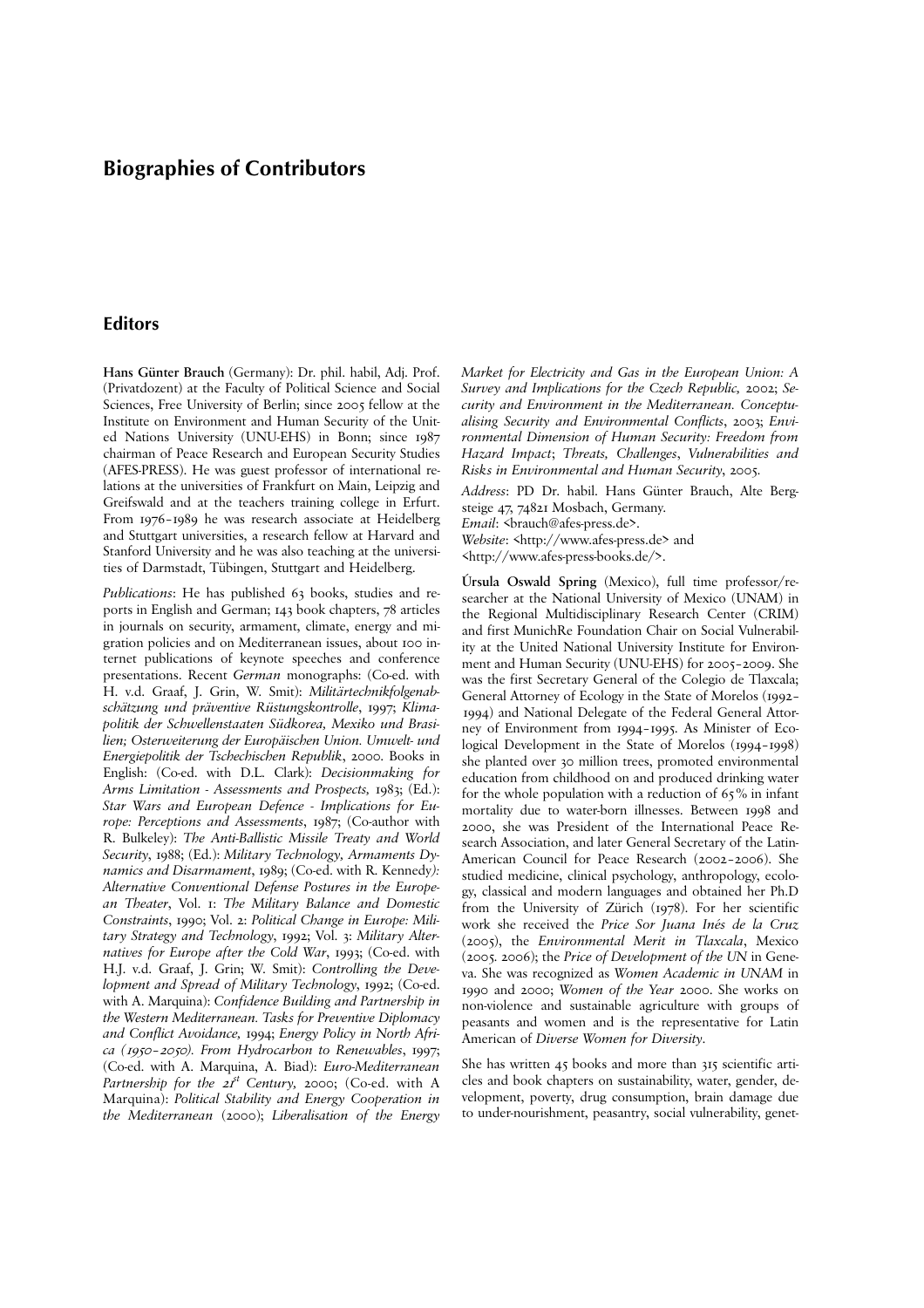ic modified organisms, bioethics and human, gender and environmental security, peace and conflict resolution, democracy and conflict negotiation. Among her major publications are: (Co-author with Rudolf Strahm): *Why we are so poor?* (translated into 17 languages, 1.5 million copies); *Unterentwicklung als Folge von Abhängigkeit* (Berne: Lang, 1978); *Mercado y Dependencia* (México, D.F.: Ed. Nueva Imagen, 1979); *Piedras en el Surco* (México, D.F.: UAM-X, 1983); *Campesinos Protagonistas de su Historia: la Coalición de los Ejidos Colectivos de los Valles del Yaqui y Mayo, una Salida a la Cultura de la Pobreza* (México, D.F.: UAM-X, 1986); *Estrategias de Supervivencia en la Ciudad de México* (Cuernavaca: CRIM/UNAM, 1991); *Fuenteovejuna o Caos Ecológico* (Cuernavaca: CRIM/ UNAM, 1999); (Ed.): *Peace Studies from a Global Perspective: Human Needs in a Cooperative World* (New Delhi: Mbooks, 2000); (Co-author with Mario Salinas): *Gestión de Paz, Democracia y Seguridad en América* Latina (México, D.F.: UNAM-CRIM/Coltlax, Böll, 2002); (Ed.): *El recurso agua en el Alto Balsas* (México, D.F.: IGF, CRIM/UNAM, 2003); (Ed.): *Soberanía y Desarrollo Regional. El México que queremos* (México, D.F.: UNAM, 2003); (Ed.): *Resolución noviolenta de conflictos en sociedades indígenas y minorías* (México, D.F.: CLAIP, IPRA & Böll Fundation, COLTLAX, 2004); *El valor del agua: una visión socioeconómica de un Conflicto Ambiental* (COLTLAX, CONACYT, 2005); (Ed.): *International Security, Peace, Development, and Environment*, Book 39: *Encyclopaedia on Life Support Systems* (Paris: UNESCO - EOLSS, UK, online); *Gender and Disasters* (Bonn: UNU-EHS, 2007).

*Address:* Prof. Dr. Úrsula Oswald Spring, Priv. Río Bravo Núm.1, Col Vistahermosa, Cuernavaca, Morelos, 62290 México.

*Email:*  $\langle$ uoswald@gmail.com> and

<uoswald@servidor. unam.mx>.

*Website:* <http://www.afes-press.de/html/download\_oswald. html>.

**Czeslaw Mesjasz** (Poland): Dr habil., Associate Professor, Vice Dean, Faculty of Management, Cracow University of Economics, Cracow, Poland. His research interests include applications of systems approach in management and in international relations, game theory, conflict resolution and negotiation, and the links between economics, finance and security. In 1992–1996 he was the Convener of the Defence and Disarmament Commission of IPRA (International Peace Research Association). In 1991–1992 he received a NATO Democratic Institutions Fellowship. In 1992–1993 he was a Visiting Research Fellow at the Centre for Peace and Conflict Research in Copenhagen (later COPRI). He published some 180 works – two books in Polish, papers and book chapters in Polish and in English on management and international security. His major works in the fields associated with peace and security studies are: "Applications of Systems Modelling in Peace Research", in: *Journal of Peace Research*, 25,3, 1988; "Eastern Post-Cold War Peace Dividend: A Preliminary Typology of Components", in: Møller, Bjørn; Voronkov, Lev (Eds.): *Defence Doctrines and Conversion* (Aldershot: Dartmouth, 1996): 123–133; "Reorganization of Commercial Debt: Negotiations between Poland and the London Club (1981–1994)", in: Kremenyuk, Victor A.; Sjöstedt, Gunnar (Eds.): *International Economic Negotiation: Models versus Reality* (Cheltenham: Elgar, 2000): 149-174; "Economic and Financial Globalisation: Its Consequences for Security in the Early 21st Century", in: Brauch, Hans Günter; Liotta, P.H.; Marquina, Antonio; Rogers, Paul F.; Selim, Mohammad El-Sayed (Eds): *Security and Environment in the Mediterranean. Conceptualising Security and Environmental Conflicts* (Berlin-Heidelberg-New York: Springer-Verlag, 2003): 289– 300; (Co-author with Rogowski, Wojciech): "A Survey of Definitions of Financial Stability", in: Mieczysaw, Dobija; Martin Susan (Eds.): *General Accounting Theory. Towards Balanced Development* (Cracow: Cracow University of Economics, 2005): 437–465.

*Address:* Assoc. Prof. Dr. habil. Czeslaw Mesjasz, Cracow University of Economics, Pl-31-510 Kraków, ul Rakowicka 27, Poland.

*Email:* <mesjaszc@ae.krakow.pl>

*Website*: <http://janek.ae.krakow.pl/~zkpz/prac/mesjasz. html>;

<http://www.ae.krakow. pl/~mesjaszc>, and

<http://www.afes-press.de/html/mesjasz\_en.html>.

**John Grin** (Netherlands) is professor at the Department of Political Science of the University of Amsterdam and scientific director of the Amsterdam School for Social science Research (ASSR; www.assr.nl). A physicist by training, his main interest throughout his career has been political judgment of and governance over socio-technological development, empirically focusing on military technology and security policy; agriculture, water management and biomedical technology. He co-established and is co-director of the transdisciplinary Dutch Knowledge network for System Innovations and Transitions (KSI; <www.ksinetwork.nl>), in which some hundred researchers of ten different universities co-operate on major changes towards a sustainable society. His books include: *Military-technological choices and political implications. Command and control in established NATO posture and a non-provocative defence* (Amsterdam: VU University Press; New York: St. Martin's Press, 1990); (Co-ed. with Wim A. Smit, Lev Voronkov): *Military-technological innovation and stability in a changing world. Politically assessing and influencing weapon innovation and military research and development* (Amsterdam: VU University Press, 1992); (Co-ed. with Hans Günter Brauch, Henny van der Graaf, Wim Smit): *Controlling the Development and Spread of Military Technology* (Amsterdam: VU University Press, 1992); (Co-author with. Hans Günter Brauch, Henk van de Graaf, Wim Smit): *Militärtechnikfolgenabschätzung und Präventive Rüstungskontrolle. Institutionen, Verfahren und Instrumente* (Münster: LIT, 1997); (Co-author with Henk van de Graaf, Rob Hoppe): *Technology assessment through interaction: A guide* (Den Haag: SDU, 1997); (Co-ed. with Armin Grunwald): *Vision Assessment: Shaping Technology in*  $2I<sup>st</sup>$  *century society. Towards a repertoire for Technology Assessment* (Heidelberg: Springer, 2000); (Co-edited with Wytske Versteeg and Maarten Hajer: *Meervoudige democratie -*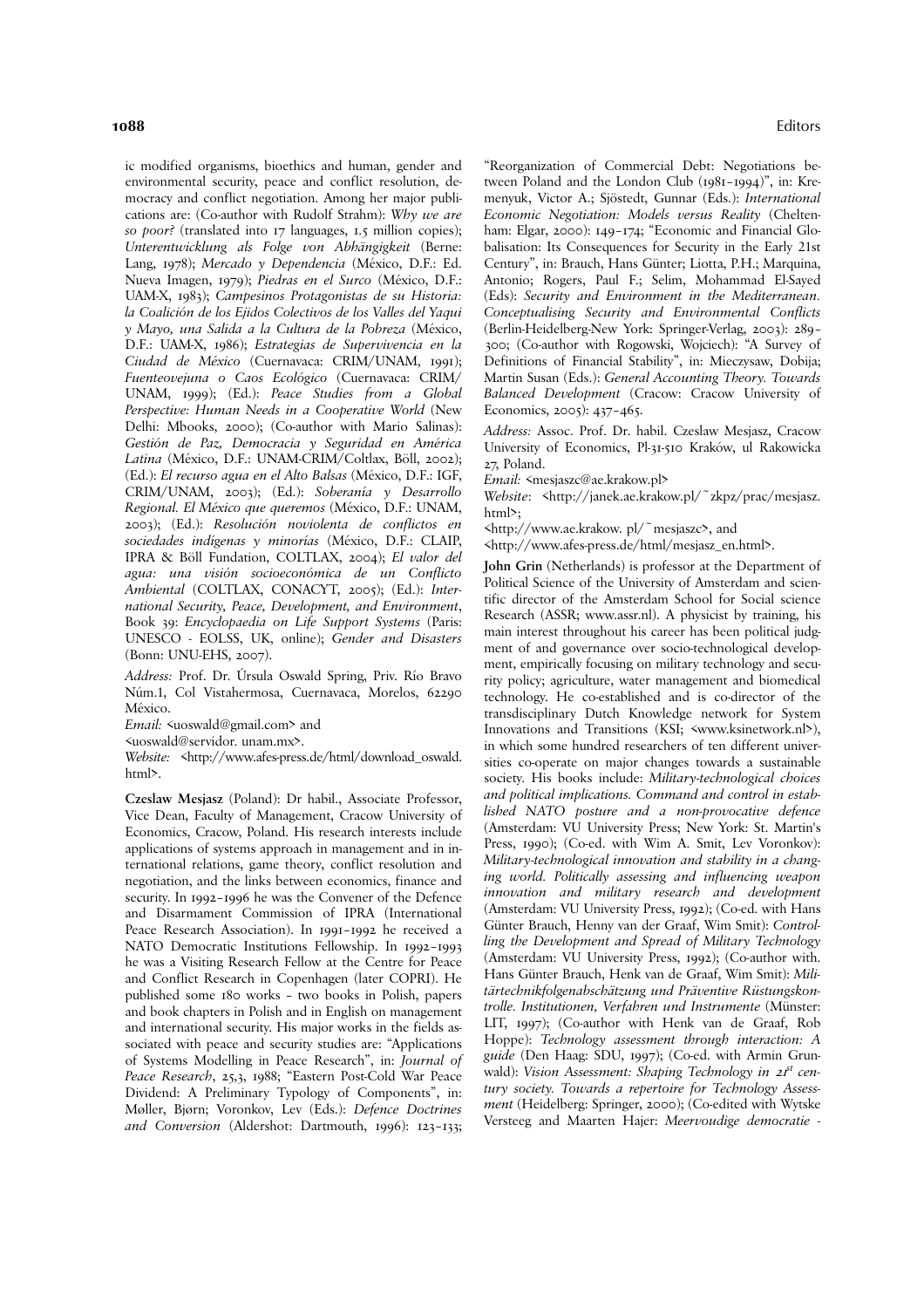*ervaringen met vernieuwend bestuur* (Amsterdam: Aksant, 2006) and (Co-author Arienne van Staveren) *Werken aan systeeminnovaties* (Assen: van Grocum, 2007).

*Address:* Prof. Dr. John Grin, Dept. of Political Science, University of Amsterdam OZ Achterburgwal 237, 1012 DL Amsterdam, Netherlands.

*E-mail:* <j.grin@uva.nl>.

*Website:* < http://home.medewerker.uva.nl/j.grin/> and at: <http://www.afes-press.de/html/grin\_en.html>.

**Pál Dunay** (Hungary) is faculty member, Geneva Centre for Security Policy. He was teaching at the International Law Department of Loránd Eötvös University in Budapest between 1982 and 1996 as assistant and later associate professor. Between 1994 and 1996 he was also deputy director of the Hungarian Institute of International Affairs. Between 1996 and 2004 he was director of the International Training Course in Security Policy at the Geneva Centre for Security Policy. Between 2004 and early 2007 he was senior researcher at the Stockholm International Peace Research Institute (SIPRI). He was director of the Hungarian Institute of International Affairs in 2007. His recent publications include: *The OSCE in Crisis*. Chaillot Paper 88 (April 2006); (Co-author with Marton Krasznai, Hartwig Spitzer, Rafael Wiemker and William Wynne), *Open Skies: A Cooperative Approach to Military Transparency and Confidence Building* (2004); (Co-author with Wolfgang Zellner), *Ungarns Aussenpolitik* 1990–1997*: Zwischen Westintegration, Nachbarschafts- und Minderheitenpolitik* (1998).

*Address*: Dr. Pál Dunay, Geneva Centre for Security Policy, Avenue de la Paix 7bis, P.O.Box 1295, CH-1211 Geneva 1, Switzerland.

*E-mail:* <p.dunay@gcsp.ch>. *Website*: <www.gcsp.ch>.

**Navnita Chadha Behera** (New Delhi), Professor at the Nelson Mandela Centre for Peace and Conflict Resolution, Jamia Millia Islamia. She has earlier served as a Reader at Delhi University, an Assistant Research Professor, Centre for Policy Research and, Assistant Director, Women in Security, Conflict Management and Peace. She was a Visiting Fellow at The Brookings Institution (2001–2002) and University of Illinois at Urbana-Champaign. (1997–1998). Her books include: *Demystifying Kashmir* (Washington DC: Brookings Press, 2006 - New Delhi: Pearson Education, 2007); (Ed.): *Gender, Conflict and Migration* (New Delhi: Sage, 2006); *State, Identity and Violence: Jammu, Kashmir and Ladakh* (New Delhi: Manohar Publishers, 2000); (Ed.): *State, People and Security: The South Asian Context* (New Delhi: Har-Anand Publications, 2001); (Co-ed with V.A. Pai Panandiker): *Perspectives on South Asia* (New Delhi: Konark, 2000); (Co-author with V. Gunawardena, S. Kardar and R.A. Mahmood): *People-to-People Dialogues in South Asia* (New Delhi: Manohar Publishers, 2000); (Co-author with Paul M. Evans and Gowher Rizvi): *Beyond Boundaries: A Report on the State of Non-Official Dialogues on Peace, Security and Co-operation in South Asia* (Toronto: Joint Center for Asia-Pacific Studies, University of Toronto, 1997); (Ed.): *International Relations in South* *Address*: Prof. Dr. Navnita Chadha Behera, Nelson Mandela Center for Peace and Conflict Resolution, Jamia Millia Islamia University, Maulana Mohamed Ali Jauhar Marg, New Delhi – 110025; private address: Prof. Dr. Navnita Chadha Behera, 993, Sector 40, Gurgaon (Haryana) – 122003, India.

*Email:* <navnita.behera@gmail.com>.

**Béchir Chourou** (Tunisia): Ph.D. in Political Science from Northwestern University (USA). He currently teaches International Relations at the University of Tunis-Carthage in Tunisia. Among his recent publications are: *Promoting Human Security: Ethical, Normative and Educational Frameworks for the Arab States* (Paris: UNESCO, 2005); "The Challenge of Democracy in North Africa", in: *Democratisation*, 9/1 (Spring 2002): 17–39; "Mediterranean Relations: A Southern Perspective", *Foreign Service Journal*, pp. 24–30; "The (Ire)relevance of Security Issues in Euro-Mediterranean Relations", in: *Zürcher Beiträge*, No. 61: 57-74; "Security Partnership and Democratisation: Perception of the Activities of Northern Security Institutions in the South", in: Hans Günter Brauch, Antonio Marquina, Abdelwahab Biad (Eds.), *Euro-Mediterranean Partnership for the 21<sup>st</sup>* Century (London: Macmillan, 2000). He also presented testimony on Euro-Mediterranean relations before the European Parliament and the House of Lords.

*Address*: Prof. Dr. Béchir Chourou, Professor of International Relations, 12 Avenue 7 Novembre, 1164 Hammam-Chatt, Tunisia; Fax 216-71-431871.

*E-mail:* <br/>bechir.chourou@planet.tn>.

**Patricia Kameri-Mbote** (Kenya), Associate Professor, School of Law, University of Nairobi, Chair, Department of Private Law and Programme Director for Africa, International Environmental Law Research Centre (IELRC), Nairobi. She studied law at the University of Nairobi, the University of Warwick, the University of Zimbabwe and pursued her doctoral studies at Stanford Law School, Stanford University. She is currently also an Advocate of the High Court of Kenya. She has also taught international environmental law at the University of Kansas. She is a member of the IUCN Commission on Environmental Law, a board member of the *Advocates Coalition for Development and Environment* (ACODE-Uganda) and *Women and Law in East Africa* (WLEA). She has consulted for many international and national agencies including the World Bank, United Nations Environment Programme (UNEP), the United Nations Development Programme (UNDP), the World Intellectual Property Organization (WIPO), the Norwegian Agency for Development Cooperation (NORAD) and the government of Kenya. She is also the Africa Editor of the Law, Environment and Development Journal (LEAD Journal), a peer-reviewed academic journal jointly published by IELRC and SOAS. She has published widely in the areas of international law, environmental law, women's rights and property rights. Her research interests include public international law, environment and natural resources law and policy, human rights, women's rights, intellectual property